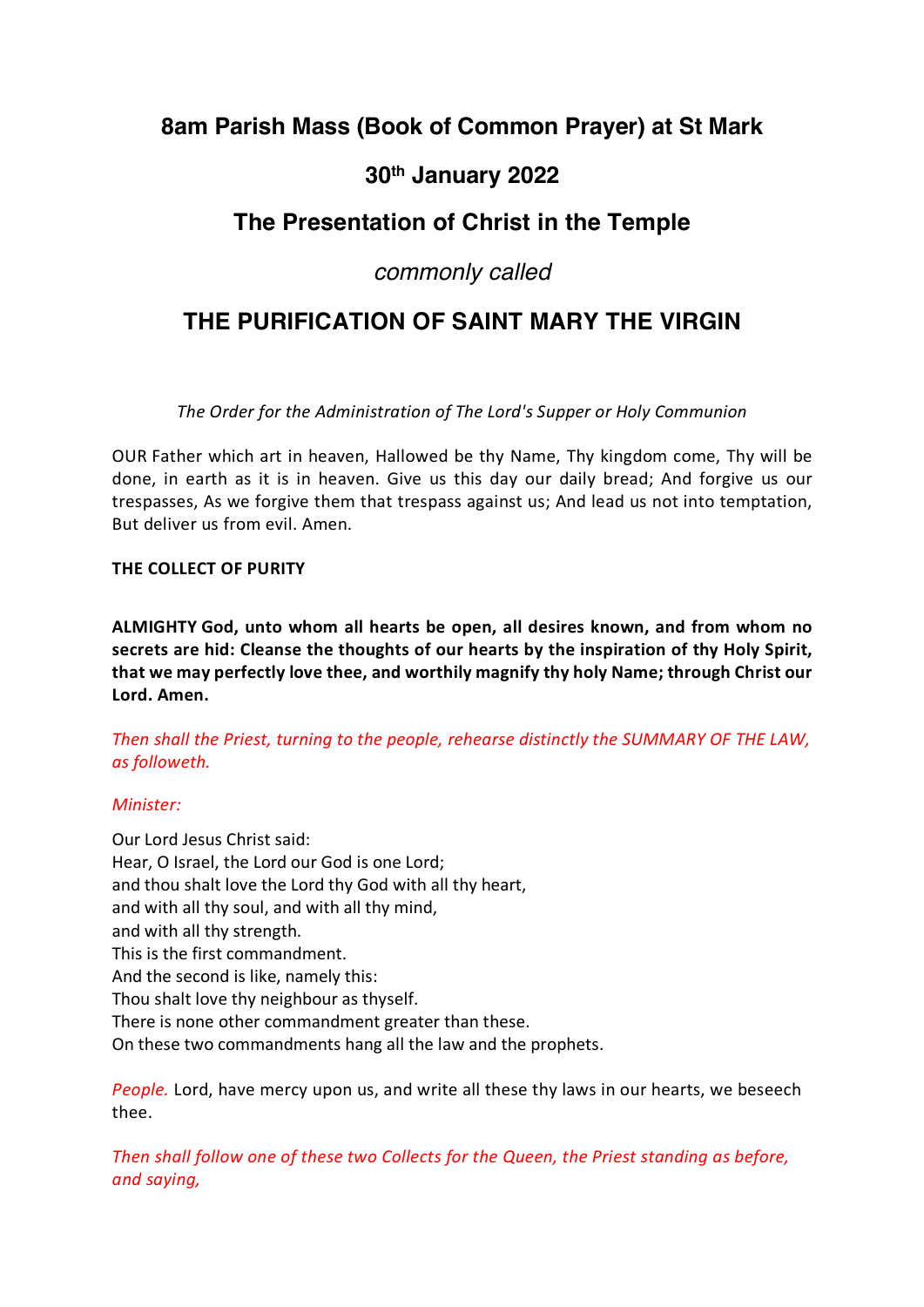Let us pray.

ALMIGHTY God, whose kingdom is ever-lasting, and power infinite: Have mercy upon the whole Church; and so rule the heart of thy chosen servant *ELIZABETH*, our Queen and Governor, that she (knowing whose minister she is) may above all things seek thy honour and glory: and that we and all her subjects (duly considering whose authority she hath) may faithfully serve, honour, and humbly obey her, in thee, and for thee, according to thy blessed Word and ordinance; through Jesus Christ our Lord, who with thee and the Holy Ghost liveth and reigneth, ever one God, world without end. **Amen.**

#### *Or,*

ALMIGHTY and everlasting God, we are taught by thy holy Word, that the hearts of Kings are in thy rule and governance, and that thou dost dispose and turn them as it seemeth best to thy godly wisdom: We humbly beseech thee so to dispose and govern the heart of ELIZABETH thy servant, our Queen and Governor, that in all her thoughts, words, and works, she may ever seek thy honour and glory, and study to preserve thy people committed to her charge, in wealth, peace and godliness: Grant this, O merciful Father, for thy dear Son's sake, Jesus Christ our Lord. **Amen.**

Then shall be said the Collect of the Day **(The Presentation of Christ in the Temple)**

#### **THE COLLECT**

ALMIGHTY and everliving God, we humbly beseech thy Majesty, that, as thy onlybegotten Son was this day presented in the temple in substance of our flesh, so we may be presented unto thee with pure and clean hearts, by the same thy Son Jesus Christ our Lord. Amen.

And immediately after the Collect the Priest shall read the Epistle, saying, The Epistle is written in the 3<sup>rd</sup> Chapter of Malachi, beginning at the 1<sup>st</sup> verse (*Malachi 3.1-5*)

BEHOLD, I will send my messenger, and he shall prepare the way before me: and the Lord, whom ye seek, shall suddenly come to his temple; even the messenger of the covenant, whom ye delight in; behold, he shall come, saith the Lord of hosts. But who may abide the day of his coming? and who shall stand when he appeareth? for he is like a refiner's fire, and like fullers' soap. And he shall sit as a refiner and purifier of silver; and he shall purify the sons of Levi, and purge them as gold and silver, that they may offer unto the Lord an offering in righteousness. Then shall the offerings of Judah and Jerusalem be pleasant unto the Lord, as in the days of old, and as in former years. And I will come near to you to judgement, and I will be a swift witness against the sorcerers, and against the adulterers, and against false swearers, and against those that oppress the hireling in his wages, the widow and the fatherless, and that turn aside the stranger from his right, and fear not me, saith the Lord of hosts.

*And the Epistle ended, the priest shall say,* Here endeth the Epistle.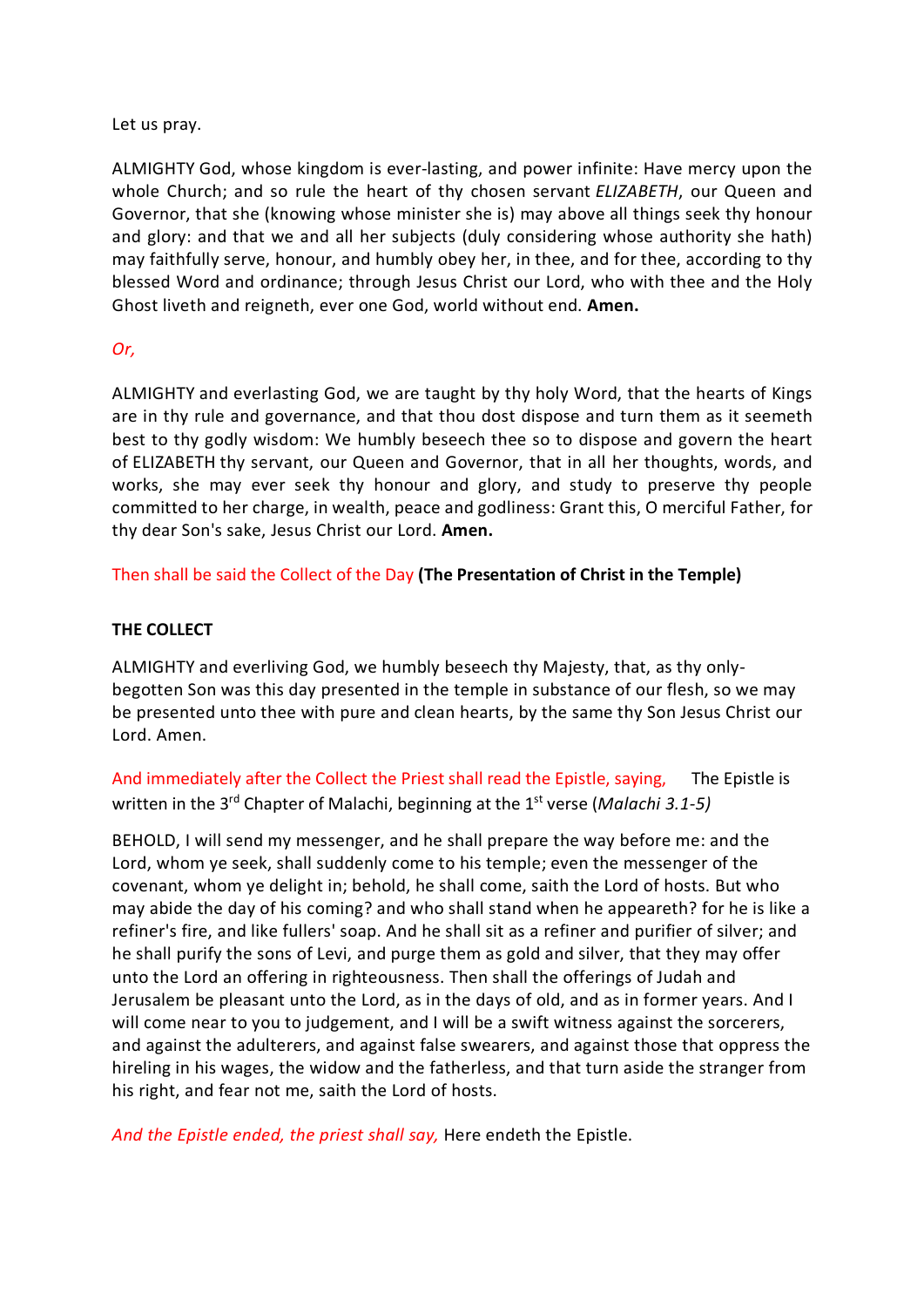## *Then shall the Gospel be read (the people all standing up) saying,* The holy Gospel is written in the 2nd Chapter of St. Luke beginning at the 22nd verse *(St. Luke 2.22-40)*

AND when the days of her purification, according to the law of Moses, were accomplished, they brought him to Jerusalem, to present him to the Lord; (as it is written in the law of the Lord, Every male that openeth the womb shall be called holy to the Lord;) and to offer a sacrifice, according to that which is said in the law of the Lord, A pair of turtle-doves, or two young pigeons. And behold, there was a man in Jerusalem, whose name was Simeon; and the same man was just and devout, waiting for the consolation of Israel: and the Holy Ghost was upon him. And it was revealed unto him by the Holy Ghost, that he should not see death, before he had seen the Lord's Christ. And he came by the Spirit into the temple; and when the parents brought in the child Jesus, to do for him after the custom of the law, then took he him up in his arms, and blessed God, and said, Lord, now lettest thou thy servant depart in peace, according to thy word: for mine eyes have seen thy salvation, which thou hast prepared before the face of all people; a light to lighten the Gentiles, and the glory of thy people Israel. And Joseph and his mother marvelled at those things which were spoken of him. And Simeon blessed them, and said unto Mary his mother, Behold, this child is set for the fall and rising again of many in Israel; and for a sign which shall be spoken against; (yea, a sword shall pierce through thy own soul also;) that the thoughts of many hearts may be revealed. And there was one Anna a prophetess, the daughter of Phanuel, of the tribe of Aser; she was of a great age, and had lived with an husband seven years from her virginity: and she was a widow of about fourscore and four years; which departed not from the temple, but served God with fastings and prayers night and day. And she coming in that instant gave thanks likewise unto the Lord, and spake of him to all them that looked for redemption in Jerusalem. And when they had performed all things according to the law of the Lord, they returned into Galilee to their own city Nazareth. And the child grew, and waxed strong in spirit, filled with wisdom; and the grace of God was upon him.

## *And the Gospel ended, shall be said the Creed following, the people still standing as before.*

I BELIEVE in one God the Father Almighty, Maker of heaven and earth, And of all things visible and invisible:

And in one Lord Jesus Christ, the only-begotten Son of God, Begotten of his Father before all worlds, God of God, Light of Light, Very God of very God, Begotten, not made, Being of one substance with the Father, By whom all things were made: Who for us men and for our salvation came down from heaven, And was incarnate by the Holy Ghost of the Virgin Mary, And was made man, And was crucified also for us under Pontius Pilate. He suffered and was buried, And the third day he rose again according to the Scriptures, And ascended into heaven, And sitteth on the right hand of the Father. And he shall come again with glory to judge both the quick and the dead: Whose kingdom shall have no end.

And I believe in the Holy Ghost, The Lord and giver of life, Who proceedeth from the Father and the Son, Who with the Father and the Son together is worshipped and glorified, Who spake by the Prophets. And I believe one Catholick and Apostolick Church. I acknowledge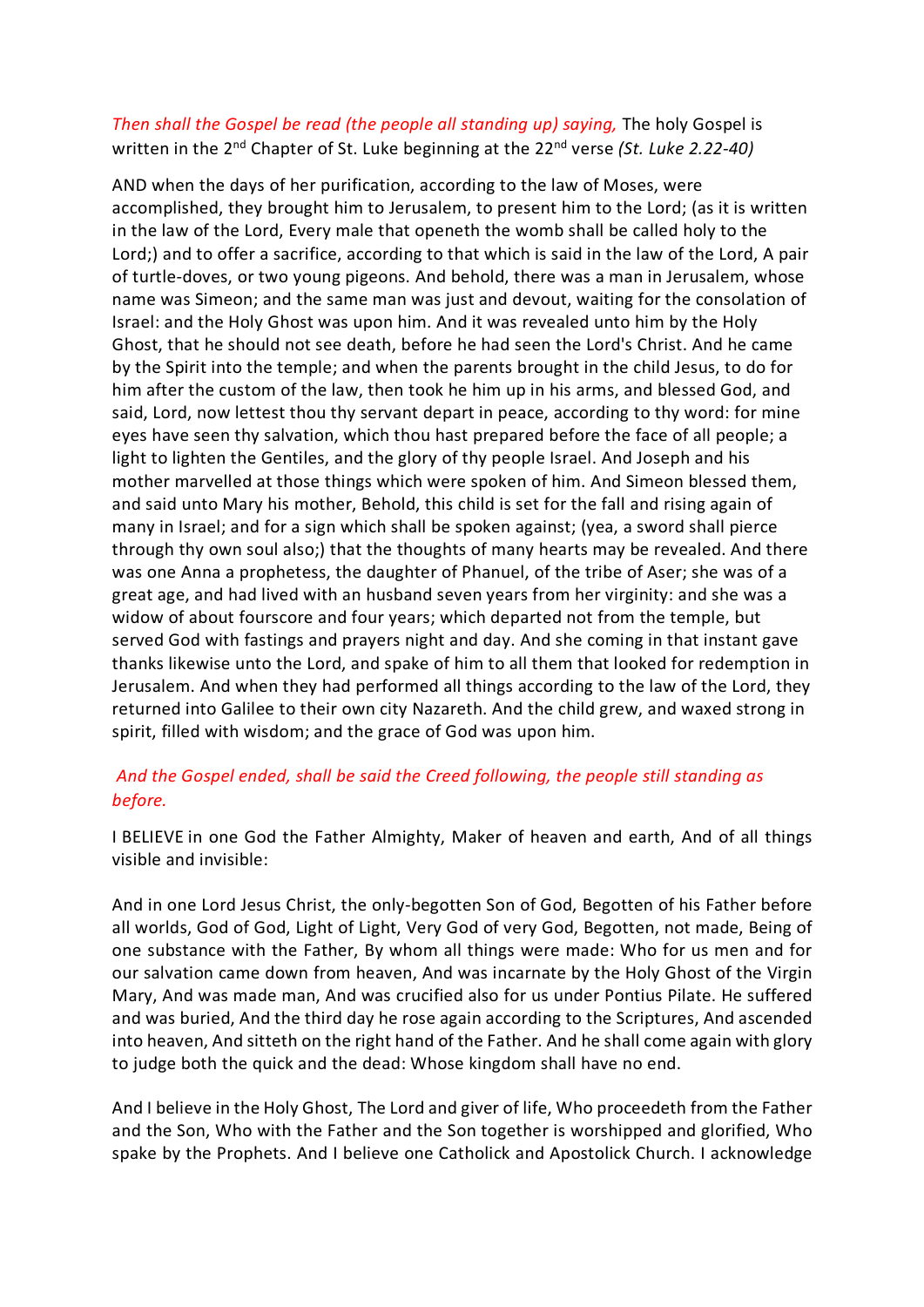one Baptism for the remission of sins. And I look for the Resurrection of the dead, And the life of the world to come. Amen.

### *Then shall the Priest return to the Lord's Table, and begin the Offertory, saying the Sentence following.*

Lay not up for yourselves treasure upon the earth; where the rust and moth doth corrupt, and where thieves break through and steal: but lay up for yourselves treasures in heaven; where neither rust nor moth doth corrupt, and where thieves do not break through and steal. *St. Matthew 6.*

*Let us pray for the whole state of Christ's Church militant here in earth.*

ALMIGHTY and everliving God, who by thy holy Apostle hast taught us to make prayers and supplications, and to give thanks, for all men:

We humbly beseech thee most mercifully [*\**to accept our alms and oblations, and] to receive these our prayers, which we offer unto thy Divine Majesty; beseeching thee to inspire continually the universal Church with the spirit of truth, unity, and concord:

And grant, that all they that do confess thy holy Name may agree in the truth of thy holy Word, and live in unity, and godly love.

We beseech thee also to save and defend all Christian Kings, Princes, and Governors; and specially thy servant ELIZABETH our Queen; that under her we may be godly and quietly governed: And grant unto her whole Council, and to all that are put in authority under her, that they may truly and indifferently minister justice, to the punishment of wickedness and vice, and to the maintenance of thy true religion, and virtue.

Give grace, O heavenly Father, to all Bishops and Curates, that they may both by their life and doctrine set forth thy true and lively Word, and rightly and duly administer thy holy Sacraments:

And to all thy people give thy heavenly grace; and specially to this congregation here present; that, with meek heart and due reverence, they may hear, and receive thy holy Word; truly serving thee in holiness and righteousness all the days of their life.

And we most humbly beseech thee of thy goodness, O Lord, to comfort and succour all them, who in this transitory life are in trouble, sorrow, need, sickness, or any other adversity.

And we also bless thy holy Name for all thy servants departed this life in thy faith and fear; beseeching thee to give us grace so to follow their good examples, that with them we may be partakers of thy heavenly kingdom: Grant this, O Father, for Jesus Christ's sake, our only Mediator and Advocate. **Amen.**

*Then shall the Priest say to them that come to receive the holy Communion,*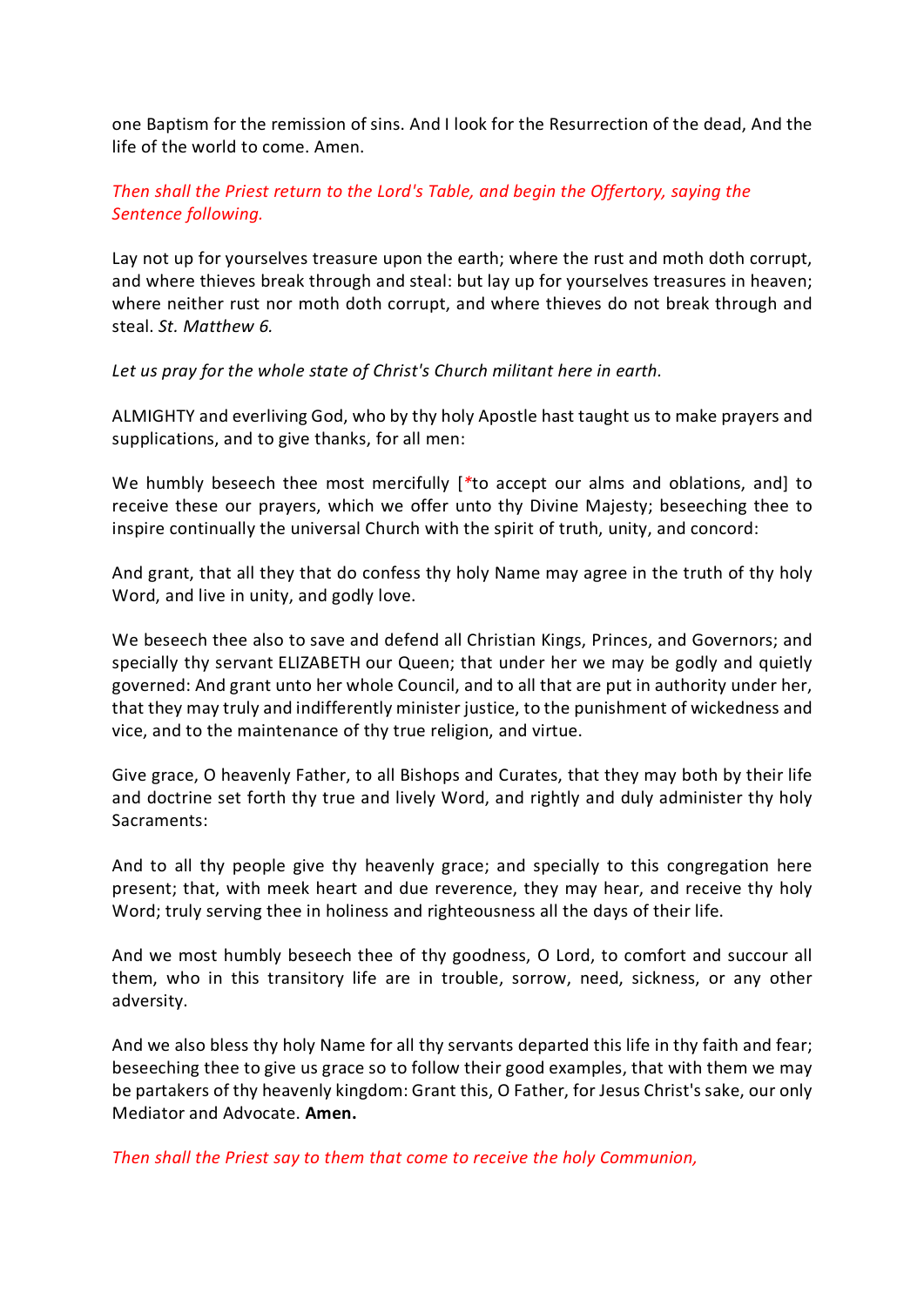YE that do truly and earnestly repent you of your sins, and are in love and charity with your neighbours, and intend to lead a new life, following the commandments of God, and walking from henceforth in his holy ways:

Draw near with faith, and take this holy Sacrament to your comfort; and make your humble confession to Almighty God, meekly kneeling upon your knees.

#### *Then shall this general Confession be made*

ALMIGHTY God, Father of our Lord Jesus Christ, Maker of all things, Judge of all men: We acknowledge and bewail our manifold sins and wickedness, Which we from time to time most grievously have committed, By thought, word, and deed, Against thy Divine Majesty, Provoking most justly thy wrath and indignation against us. We do earnestly repent, And are heartily sorry for these our misdoings; The remembrance of them is grievous unto us; The burden of them is intolerable. Have mercy upon us, Have mercy upon us, most merciful Father; For thy Son our Lord Jesus Christ's sake, Forgive us all that is past; And grant that we may ever hereafter Serve and please thee In newness of life, To the honour and glory of thy Name; Through Jesus Christ our Lord. **Amen.**

#### *Then shall the Priest stand up, and turning to the people, pronounce this Absolution*

ALMIGHTY God, our heavenly Father, who of his great mercy hath promised forgiveness of sins to all them that with hearty repentance and true faith turn unto him; Have mercy upon you; pardon and deliver you from all your sins; confirm and strengthen you in all goodness; and bring you to everlasting life; through Jesus Christ our Lord. **Amen.**

#### *Then shall the Priest say,*

Hear what comfortable words our Saviour Christ saith unto all that truly turn to him.

COME unto me all that travail and are heavy laden, and I will refresh you. *St. Matthew 11.28*

So God loved the world, that he gave his only-begotten Son, to the end that all that believe in him should not perish, but have everlasting life. *St. John 3.16*

Hear also what Saint Paul saith.

This is a true saying, and worthy of all men to be received, that Christ Jesus came into the world to save sinners. *1 St. Timothy 1.15*

Hear also what Saint John saith.

If any man sin, we have an Advocate with the Father, Jesus Christ the righteous; and he is the propitiation for our sins. *1 St. John 2.1*

*After which the Priest shall proceed, saying,*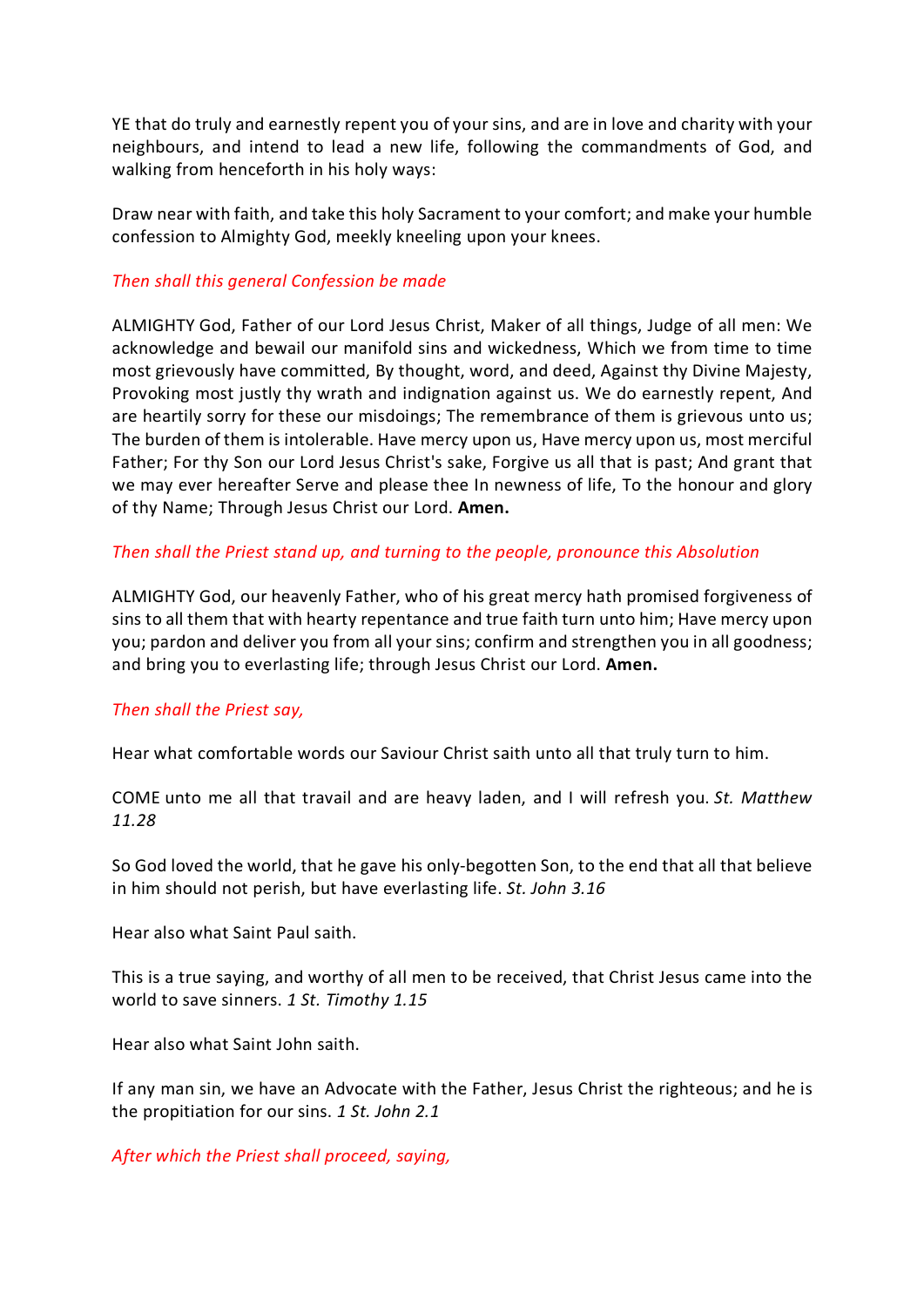*Priest.* Lift up your hearts. *Answer.* We lift them up unto the Lord. *Priest.* Let us give thanks unto our Lord God. *Answer.* It is meet and right so to do.

#### *Then shall the Priest turn to the Lord's Table and say,*

IT is very meet, right, and our bounden duty, that we should at all times, and in all places, give thanks unto thee, O Lord *\**Holy Father, Almighty, Everlasting God. *\*These words* [Holy Father] *must be omitted on* Trinity Sunday.

THEREFORE with Angels and Archangels, and with all the company of heaven, we laud and magnify thy glorious Name; evermore praising thee, and saying: Holy, holy, holy, Lord God of hosts, heaven and earth are full of thy glory: Glory be to thee, O Lord most High. Amen.

## *Then shall the Priest and all them that shall receive the Communion say this Prayer following.*

WE do not presume to come to this thy Table, O merciful Lord, trusting in our own righteousness, but in thy manifold and great mercies. We are not worthy so much as to gather up the crumbs under thy Table. But thou art the same Lord, whose property is always to have mercy: Grant us therefore, gracious Lord, so to eat the flesh of thy dear Son Jesus Christ, and to drink his blood, that our sinful bodies may be made clean by his body, and our souls washed through his most precious blood, and that we may evermore dwell in him, and he in us. **Amen.**

## *Then the Priest, standing before the Table, shall say the Prayer of Consecration, as followeth.*

ALMIGHTY God, our heavenly Father, who of thy tender mercy didst give thine only Son Jesus Christ to suffer death upon the Cross for our redemption; who made there (by his one oblation of himself once offered) a full, perfect, and sufficient sacrifice, oblation, and satisfaction, for the sins of the whole world; and did institute, and in his holy Gospel command us to continue, a perpetual memory of that his precious death, until his coming again: Hear us, O merciful Father, we most humbly beseech thee; and grant that we receiving these thy creatures of bread and wine, according to thy Son our Saviour Jesus Christ's holy institution, in remembrance of his death and passion, may be partakers of his most blessed Body and Blood: who, in the same night that he was betrayed, took Bread; and, when he had given thanks, he brake it, and gave it to his disciples, saying, Take, eat; this is my Body which is given for you: Do this in remembrance of me. Likewise after supper he took the Cup; and, when he had given thanks, he gave it to them, saying, Drink ye all of this; for this is my Blood of the New Testament, which is shed for you and for many for the remission of sins: Do this, as oft as ye shall drink it, in remembrance of me. **Amen.**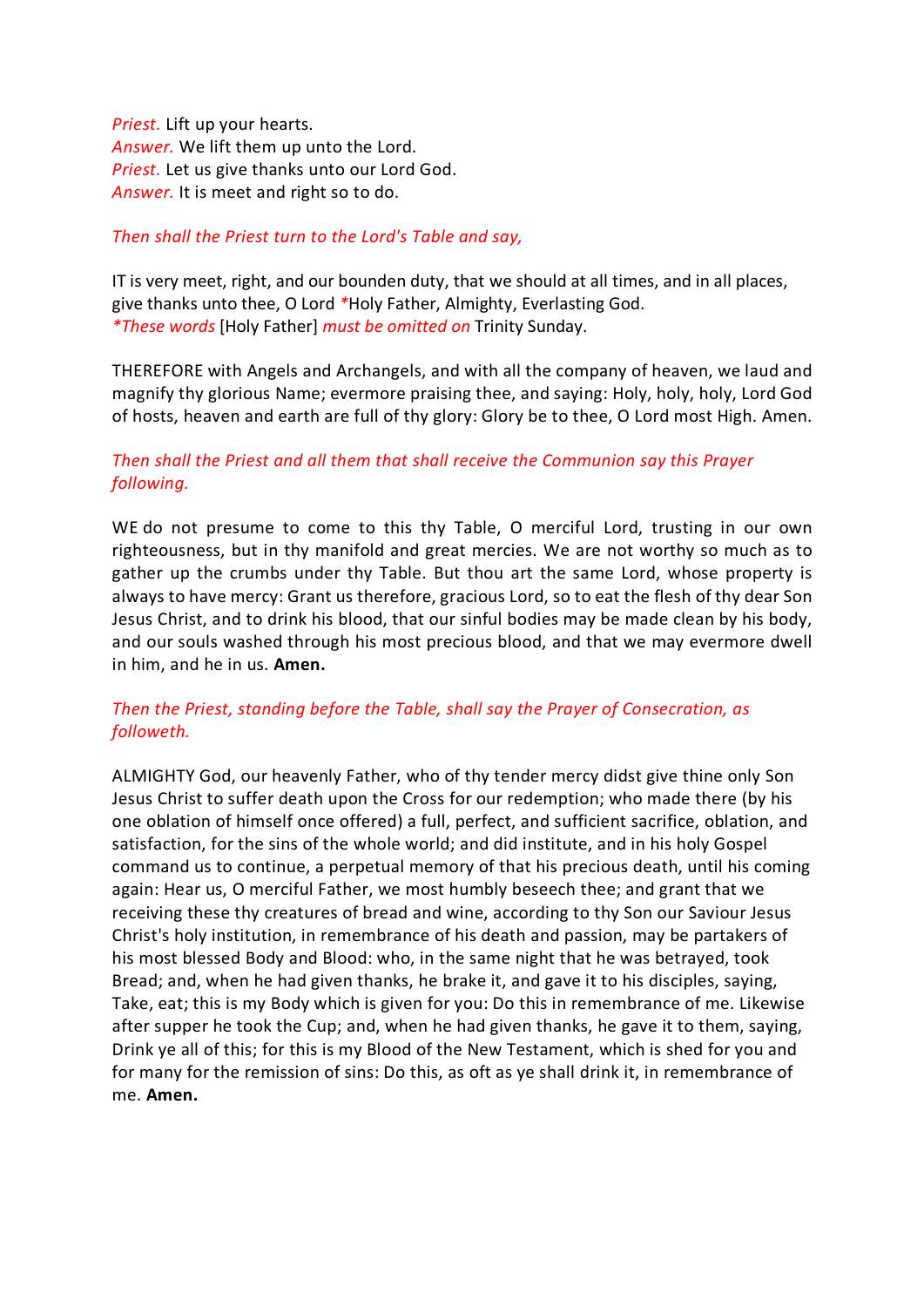## *Then shall the Minister first receive the Communion in both kinds and then proceed to deliver the same the people, into their hands, all meekly kneeling. The Bread is given with the following words,*

THE Body of our Lord Jesus Christ, which was given for thee, preserve thy body and soul unto everlasting life: Take and eat this in remembrance that Christ died for thee, and feed on him in thy heart by faith with thanksgiving.

#### *And the Minister that delivereth the Cup to any one shall say,*

THE Blood of our Lord Jesus Christ, which was shed for thee, preserve thy body and soul unto everlasting life: Drink this in remembrance that Christ's Blood was shed for thee, and be thankful.

*When all have communicated, the Minister shall return to the Lord's Table, and reverently place upon it what remaineth of the consecrated Elements, covering the same with a fair linen cloth.*

#### *Then shall the Priest say the Lord's Prayer, the people repeating every petition.*

OUR Father, which art in heaven, Hallowed be thy Name, Thy kingdom come, Thy will be done, in earth as it is in heaven. Give us this day our daily bread; And forgive us our trespasses, As we forgive them that trespass against us; And lead us not into temptation, But deliver us from evil. For thine is the kingdom, the power, and the glory, For ever and ever. Amen.

#### *After shall be said as followeth.*

O LORD and heavenly Father, we thy humble servants entirely desire thy fatherly goodness mercifully to accept this our sacrifice of praise and thanksgiving; most humbly beseeching thee to grant, that by the merits and death of thy Son Jesus Christ, and through faith in his blood, we and all thy whole Church may obtain remission of our sins, and all other benefits of his passion. And here we offer and present unto thee, O Lord, ourselves, our souls and bodies, to be a reasonable, holy, and lively sacrifice unto thee; humbly beseeching thee, that all we, who are partakers of this holy Communion, may be fulfilled with thy grace and heavenly benediction. And although we be unworthy, through our manifold sins, to offer unto thee any sacrifice, yet we beseech thee to accept this our bounden duty and service; not weighing our merits, but pardoning our offences, through Jesus Christ our Lord; by whom, and with whom, in the unity of the Holy Ghost, all honour and glory be unto thee, O Father Almighty, world without end. **Amen.**

#### *Or this.*

ALMIGHTY and everliving God, we most heartily thank thee, for that thou dost vouchsafe to feed us, who have duly received these holy mysteries, with the spiritual food of the most precious Body and Blood of thy Son our Saviour Jesus Christ; and dost assure us thereby of thy favour and goodness towards us; and that we are very members incorporate in the mystical body of thy Son, which is the blessed company of all faithful people; and are also